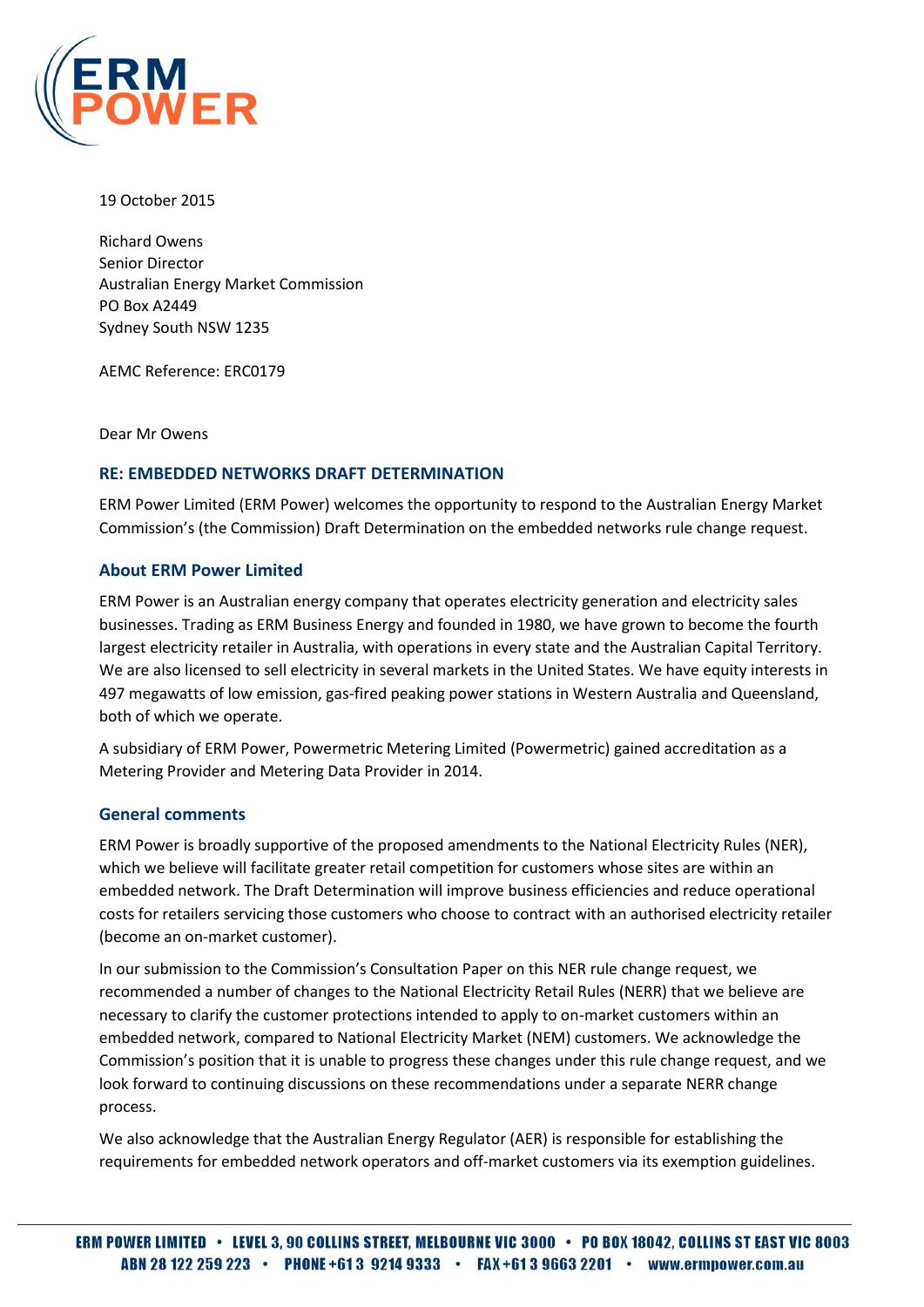

While we have requested the Commission make recommendations to the AER, we recognise that it will ultimately be the AER that will determine if these changes should be implemented.

# **Metering services providers for embedded network children**

ERM Power welcomes the Commission's draft recommendation that the AER aligns the standards for meter reading, testing and inspections for off-market embedded network customers with the requirements of the NER. This proposal will improve the accuracy and reliability of embedded network customers' meter readings and electricity bills. It may also reduce the cost barriers associated with metering installation replacement when a customer seeks to become on-market.

In our submission to the Consultation Paper, ERM Power indicated that in addition to improving the meter reading, testing and inspection standards, it was important to require off-market metering installations to be serviced by AEMO-accredited Metering Providers and Metering Data Providers.

AEMO-accredited metering service providers must meet stringent requirements relating to systems, security, audit, quality, operations, contracts and insurance. These requirements do not apply to metering service providers servicing off-market metering installations under the AER's Electricity Network Service Provider Registration Exemption Guideline (the Network Exemption Guideline). AEMO's accreditation requirements exist to ensure the safe, secure, and efficient provision of metering services to NEM customers. It is unclear why off-market customers should receive a lower standard of service.

The additional costs associated with meeting these requirements means that metering charges incurred by customers may be higher when they use an accredited service provider. This can compromise the viability of an off-market customer choosing to contract with an authorised retailer.

ERM Power recommends the AER requires AEMO-accredited metering service providers (or equivalent) to be engaged in relation to off-market meters in embedded networks.

# **Comparability of offers**

AEMO recommended that the AER amend its Network Exemption Guideline to require all embedded network operators to unbundle retail bills into network and energy charges, to facilitate offer comparison between authorised retailers and embedded network operators. The Commission's draft decision is not to pursue AEMO's proposal for unbundling, instead suggesting that an embedded network operator should be required to provide this information to a customer or authorised retailer on request. The Draft Determination justifies this position by stating that it would be unnecessary in jurisdictions where embedded network customers cannot choose their retailer, where all customers are already on-market, or where a retailer offers an embedded network customer a bundled product.

ERM Power agrees that there are circumstances where a customer is unable to use the additional information provided to them on an unbundled bill to compare offers. However, the vast majority of embedded network customers are outside these circumstances. We do not believe these customers currently have ready access to the information they require to effectively engage with the competitive retail market. In particular, we are concerned that the AEMC's draft decision would not materially improve customers' access to information about their charges, and therefore would not facilitate offer comparison and choice compared to the current environment.

Electricity bills are readily available to customers, and often the process of reviewing their electricity bill triggers customers to compare retail offers. Their bill then acts as a customer's point of reference for offer comparison. Retailers seek to make the comparison and switching process as easy as possible for customers by ensuring that all the key information about their existing offer is outlined on their bill. This